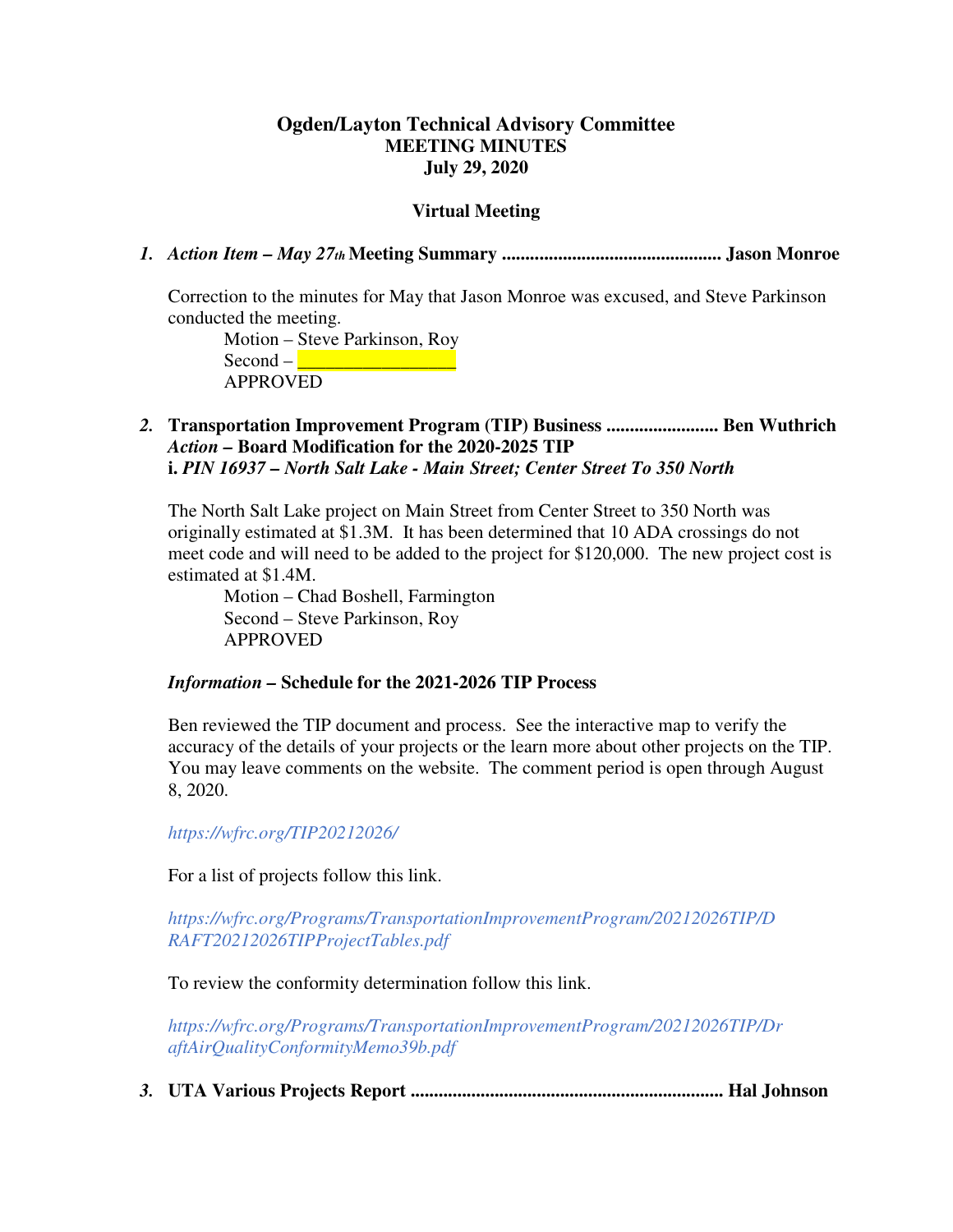Hal Johnson of UTA reported on progress of three transit projects.

- Weber State BRT
- South Davis Connector
- Box Elder Commuter Rail Corridor Preservation

Transit projects in the Weber/Davis area include 6 under contract, 4 in negotiations, and 10 in appraisal and review.

*4.* **Other Business ......................................................................................... Jason Monroe** 

None

**Next Meeting of Trans Com TAC – October 14, 2020** 

*Refreshments courtesy of Washington Terrace (If we meet)*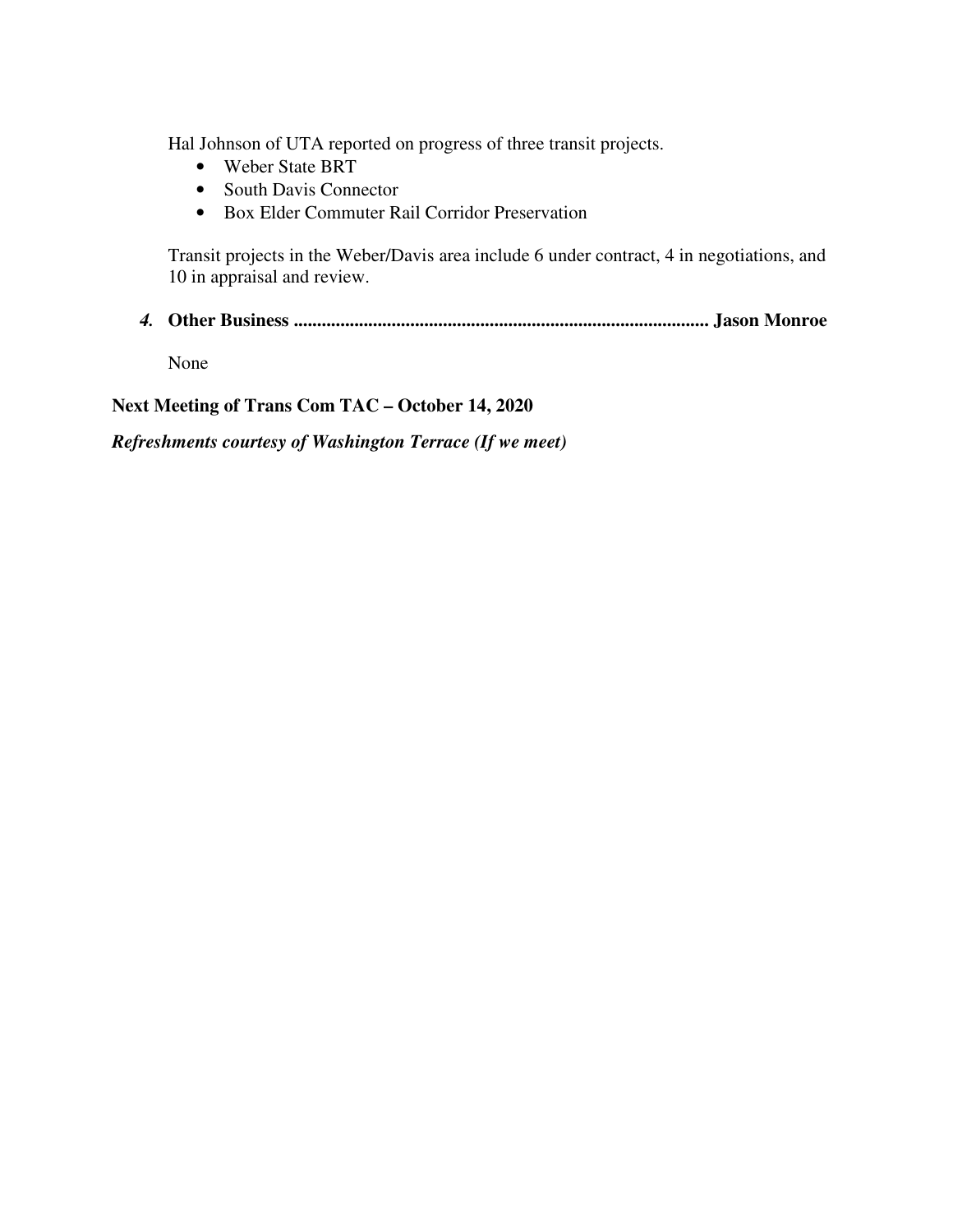## Attendance Roll

# Ogden – Layton Technical Advisory Committee

Date \_\_\_\_\_\_\_\_ July 29, 2020

Please check your name or add it to the list below and update your contact information if needed.

| $\boldsymbol{v}$ | <b>Name</b>             | Organization              | Phone        | E-mail                         |
|------------------|-------------------------|---------------------------|--------------|--------------------------------|
|                  | Allen, Jason            | PEC                       | 801.641.3403 | jallen@pec.us.com              |
| X                | Allen, Tracy            | <b>JUB</b> (Hooper City)  | 801.547.0393 | tla@jub.com                    |
|                  | Anderson, Jon           | South Ogden City          | 801.622.2903 | jandersen@southogdencity.com   |
|                  | Anderson, Justin        | Ogden City                | 801.629.8982 | janderson@ogdencity.com        |
| $\chi$           | Anderson, Scott         | <b>Woods Cross City</b>   | 801.292.4421 | sanderson@woodscross.com       |
|                  | Anderson, Steve         | West Haven City           | 801.430.3996 | steve@westhavencity.com        |
|                  | <b>Baird, Mark</b>      | Clearfield City           | 801.525.4418 | Mark.baird@clearfieldcity.org  |
|                  | <b>Barnhill, Robert</b> | Perry                     | 435.723.6464 | Robert.barnhill@perrycity.org  |
|                  | Bean, Amy               | Layton City               | 801.336.3700 | abean@laytoncity.org           |
|                  | Belnap, Josh            | Kaysville                 | 801.497.7100 | jbelnap@kaysvillecity.com      |
| X                | Benford, George         | Parametrix                | 801.866.3191 | gbenford@parametrix.com        |
|                  | Bennion, Wayne          | <b>WFRC</b>               | 801.773.5559 | wbennion@wfrc.org              |
| $\chi$           | <b>Billings, Kip</b>    | <b>WFRC</b>               | 801.773.5559 | kbillings@wfrc.org             |
| X                | Bingham, Elden          | <b>UDOT</b>               | 801.870.4024 | eldenbingham@utah.gov          |
|                  | Bjerreguard, John       | <b>Roy City</b>           | 801.775.9191 | wcjcb@comcast.net              |
|                  | Bloemen, Brian          | <b>Syracuse City</b>      | 801.619.9630 | bbloemen@syracuseut.com        |
| X                | Boshell, Chad           | <b>Farmington City</b>    | 801.939.9287 | cboshell@farmington.utah.gov   |
|                  | <b>Bradley, Mark</b>    | <b>Brigham City</b>       | 435.734.6616 | mbradley@bcutah.org            |
| X                | Bush, Kent              | Clearfield City           | 801.825.1490 | Kbush7@live.com                |
|                  | Call, Jon               | North Ogden City          | 801.675.6455 | jcall@noogden.org              |
|                  | Call, Steve             | <b>FHWA</b>               | 801.955.3513 | Steve.call@dot.gov             |
|                  | Campbell, Kevin         | Centerville City/ESI      | 801.263.1752 | kevin.campbell@esieng.com      |
| X                | Cheney, Lloyd           | <b>Bountiful City</b>     | 801.298.6125 | Icheney@bountifulutah.org      |
| X                | Chesnut, Chris          | <b>UDOT</b>               | 385.301.4045 | cchsenut@utah.gov              |
|                  | Child, Mike             | Clinton                   | 801.941.9131 | mchild@clintoncity.com         |
|                  | Christensen, Todd       | <b>Bountiful City</b>     | 801.298.6125 |                                |
|                  | Cobabe, Bill            | <b>Pleasant View City</b> | 801.827.0468 | bcobabe@pleasantviewcity.com   |
|                  | Cutler, Gordon          | <b>Uintah City</b>        | 801.476.0356 | 2940799@comcast.net            |
| X                | Davis, Boyd             | <b>West Point</b>         | 801.776.0970 | bdavis@westpointcity.org       |
|                  | Dixon, Matt             | South Ogden City          | 801.622.2702 | mdixon@southogdencity.com      |
|                  | Douglas, Shawn          | <b>Riverdale City</b>     | 801.394.5541 | sdouglas@riverdale.state.ut.us |
|                  | Edwards, Brandon        | Roy                       |              |                                |
|                  | Edwards, Brandon        | <b>Roy City</b>           | 801.940.1653 | bedwards@royutah.org           |
| X                | Favero, Adam            | Clearfield City           | 801.525.4413 | afavero@clearfieldcity.org     |
|                  | Felix, Braden           | Clearfield City           | 801.525.4401 |                                |
| $\chi$           | Felix, Elizabeth        | Layton City               | 801.336.3700 | eFelix@laytoncity.org          |
|                  | Fowers, Dale            | <b>Hooper City</b>        | 801.391.3001 | dfowers@hoopercity.com         |
| $\chi$           | Gardner, Lorin          | N. Ogden                  | 801.940.4317 | lgarner@nogden.org             |
| X                | Gillies, Daniel         | Ogden City                | 801-629-8991 | danielgillies@ci.ogden.ut.us   |
|                  | Goldman, Michael        | UTA                       | 801.287.2065 | mgoldman@rideuta.com           |
|                  | Gooch, Cindy            | <b>JUB Engineers</b>      | 801.643.1761 | cgooch@jub.com                 |
|                  | Green, Brandon          | <b>Fruit Heights City</b> | 801.546.0861 | bgreen@fruitheightscity.com    |
|                  | Hancock, Jared          | <b>Hooper City</b>        | 801.732.1064 | hoopercity@gmail.com           |
|                  | Hartle, Ivan            | <b>UDOT</b>               |              |                                |
|                  |                         |                           |              |                                |
| X                | Haskell, Alma           | UTA                       | 801.741.8813 | ahaskell@rideuta.com           |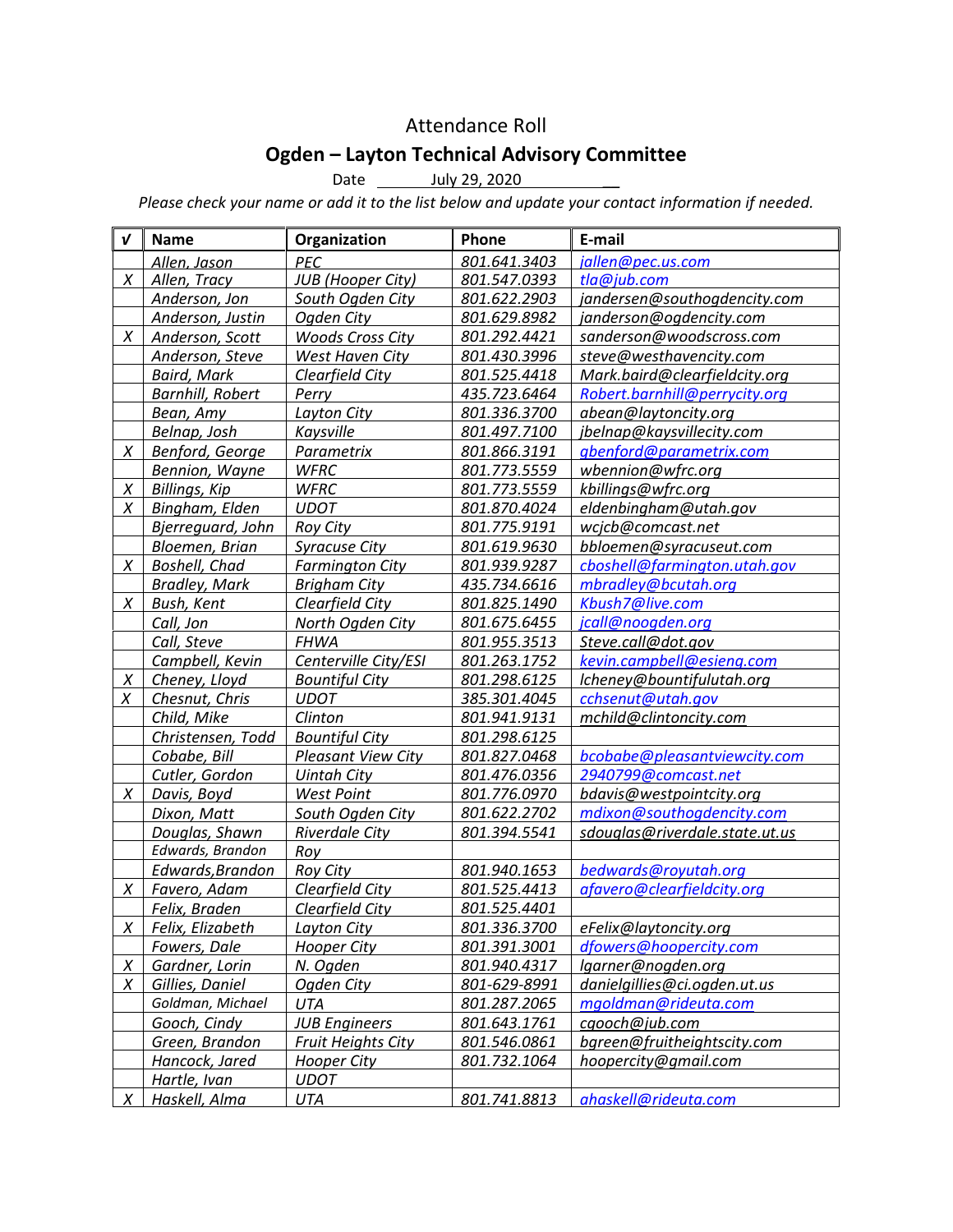|                  | Heiner, Samuel   | Jones & Associates       | 801.476.9767 | Samuel@jonescivil.com              |
|------------------|------------------|--------------------------|--------------|------------------------------------|
| X                | Hernandez, Rosie | <b>WFRC</b>              | 801.363.4250 |                                    |
|                  | Jackson, Stephen | Layton City              | 801.336.3700 | sjackson@laytoncity.org            |
| X                | Jamie            |                          |              |                                    |
| X                | Johnson, Hal     | <b>UTA</b>               |              |                                    |
|                  | Jones, Brandon   | Fruit Heights City/So.   | 801.476.9767 | brandonj@jonescivil.com            |
|                  | Jones, Brett     | Perry City               | 801.476.9767 | brettj@jonescivil.com              |
|                  | Laing, Tyler     | <b>UDOT</b>              |              |                                    |
| X                | Larsen, Paul     | <b>Brigham City</b>      | 435.734.6603 | plarsen@brighamcity.utah.gov       |
|                  | Larson, David    | South Weber              | 801.361.0637 | dlarson@southwebercity.com         |
|                  | Leetham, Ken     | North Salt Lake City     | 801.335.8725 | kenl@nslcity.org                   |
|                  | Leonard, Bruce   | <b>Brigham City</b>      | 435.734.6614 | bleonard@brighamcity.utah.gov      |
|                  | Long, Tammy      | South Weber City         | 801.570.1368 | tlong@southwebercity.com           |
|                  | Lyons, Scott     | <b>Box Elder County</b>  | 435.734.3316 | slyons@boxeldercounty.org          |
| Χ                | Maibos, Jake     | <b>Washinton Terrace</b> | 801.920.9070 | JakeM@washingtonterracecity.org    |
|                  | Marchant, Marc   | Centerville              | 801.292.8232 | MMarchant@Centerville.ut.com       |
| X                | Mathis, Michael  | <b>Syracuse City</b>     | 801.529.7004 | mmathis@syracuseut.com             |
|                  | McFarland, Shane | <b>JUB Engineers</b>     | 801.837.8783 | smcfarland@jub.com                 |
|                  | McKean, Alan     | Layton City              | 801.336.3700 | amckean@laytoncity.org             |
|                  | Mellor, Brigham  | Farmington               | 801.742.3701 | bmellor@farmington.utah.gov        |
| X                | Monroe, Jason    | <b>Sunset City</b>       | 801.668.5312 | jmonroe@sunset.ut.com              |
|                  | Morris, Bill     | Marriott-Slatersville    | 801.628.7213 | bill@mscity.org                    |
|                  | Myers, Gary      | <b>Weber County</b>      | 801.399.8771 | gmyers@co.weber.ut.us              |
|                  | Navio, Nikki     | <b>WFRC</b>              |              |                                    |
|                  | Oliver, Ross     | <b>Roy City</b>          | 801.774.1090 | roliver@roycity.org                |
| X                | Ottoson, Paul    | North Salt Lake City     | 801.936.1122 | Paulo@nslcity.org                  |
|                  | Oyler, Jeff      | <b>Davis County</b>      | 801.451.3279 | joyler@daviscountyutah.gov         |
| X                | Parkinson, Steve | Roy                      | 801.774.1027 | sparkinson@royutah.org             |
| Χ                | Peterson, Nathan | <b>UDOT</b>              | 801.620.1683 | natepeterson@utah.gov              |
|                  | Pugsley, Tyler   | <b>Brigham City</b>      | 435.230.0422 | tpugsley@brighamcity.utah.gov      |
|                  | Robertson, Matt  | Harrisville City         | 801.476.9767 | mattr@jonescivil.com               |
|                  | Schmalz, Kirk    | <b>Davis County</b>      | 801.444.2230 | kschmalz@co.davis.ut.us            |
|                  | Schuler, Dan     | Plain City               | 801.603.2055 | dans@plaincityutah.org             |
| $\boldsymbol{X}$ | Schuler, Dana    | <b>Plain City</b>        |              |                                    |
|                  | Schultz, Kamilla | Clearfield City          | 801.525.4423 | Kamilla.schultz@clearfieldcity.org |
|                  | Shaw, Mitch      | <b>Standard Examiner</b> | 801.629.8226 | mishaw@standard.net                |
| $\chi$           | Seegmiller, Greg |                          |              |                                    |
| X                | Smith, Jacob     | Centerville City         | 801.677.6434 | Jacobs@centervilleut.com           |
|                  | Smith, Rick      | <b>JUB Engineering</b>   | 801.547.0393 | ras@jub.com                        |
|                  | Stewart, Brooke  | <b>Weber County</b>      | 801.399.8413 | bstewart@co.weber.ut.us            |
|                  | Taylor, Paul     | <b>Plain City</b>        | 801.547.0393 | ptaylor@jub.com                    |
|                  | Thompson, Andy   | <b>CRS</b> Engineers     | 801.393.5565 | Andy.Thompson@crsengineers.com     |
|                  | Tuttle, Michael  | <b>Weber County</b>      | 801.399.8374 | mtuttle@co.weber.ut.us             |
| X                | VanWagenen, Hugh | <b>WFRC</b>              | 801.363.4250 | hugh@wfrc.org                      |
|                  | Waite, Mike      | <b>Syracuse City</b>     | 801.529.2700 | mwaite@syracuseut.com              |
| X                | Whalen, Jory     | <b>Roy City</b>          |              |                                    |
|                  | White, Ben       | West Bountiful           | 801.292.4486 | bwhite@westbountiful.utah.gov      |
| X                | Wilcox, Bryce    | Clinton                  | 801.547.0393 | bkw@jub.com                        |
|                  | Wilkinson, Brett | Weber Co.                |              |                                    |
| X                | Williams, David  | Clinton, City            | 801.614.0700 | dwillimas@clintoncity.com          |
|                  | Wilson, Lisa     | <b>UDOT</b>              |              | Iwilson@utah.gov                   |
|                  | Woodruff, Woody  | Horrocks                 | 801.633.1168 | woodyw@horrocks.com                |